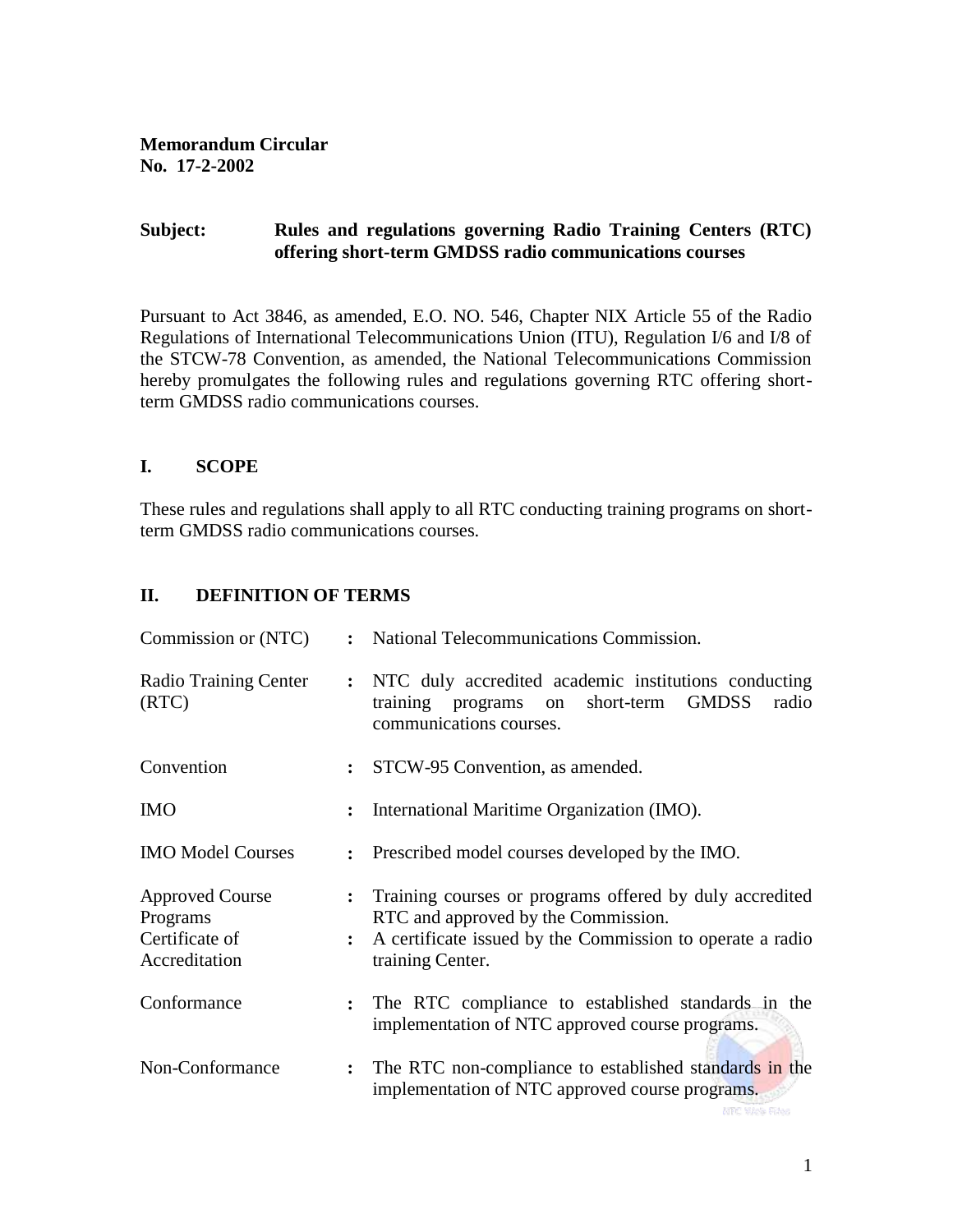| Short-term GMDSS<br>radio communications | : Training courses on Ship Restricted Radiotelephone<br>Operator's Course (SRROC), International Maritime |
|------------------------------------------|-----------------------------------------------------------------------------------------------------------|
| courses                                  | Satellite Course (INMARSAT), Global Maritime Distress<br>and Safety System Course (GMDSS), and Radio      |
|                                          | Electronic Officers Course (REOC).                                                                        |
|                                          |                                                                                                           |

Radio Station License (RSL) **:** Written authority issued by the Commission to any individual, entity or institution to operate radio stations used for training purposes.

## **III. GENERAL PROVISIONS**

- 3.1 No person, firm, association or corporation shall offer short-term GMDSS radio communications courses without first securing a Certificate of Accreditation from the NTC.
- 3.2 All training certificates issued by a non-accredited RTC shall not be honored.

# **IV. REQUIREMENTS FOR ACCREDITATION**

- 4.1 Administrative Requirements
	- 4.1.1 Letter of Intent
	- 4.1.2 Duly accomplished information sheets of the Board of Directors
	- 4.1.3 Feasibility study identifying the required capitalization in opening up a RTC
	- 4.1.4 Certification from any banking institution showing applicant's financial capability
	- 4.1.5 Ownership
		- Corporation Articles of Incorporation issued by the Securities and Exchange Commission (SEC)
		- $\blacksquare$  Single-Proprietor Registration of business by the Department of Trade and Industry (DTI)
	- 4.1.6 Mayor's Permit
	- 4.1.7 Proposed Course Curriculum
	- 4.1.8 Class programs
	- 4.1.9 List of Instructors and corresponding Permit to Teach
	- 4.1.10 Laboratory and Test Equipments
	- 4.1.11 Textbooks and magazines
	- 4.1.12 Certificate of ownership of lot and building or lease of contract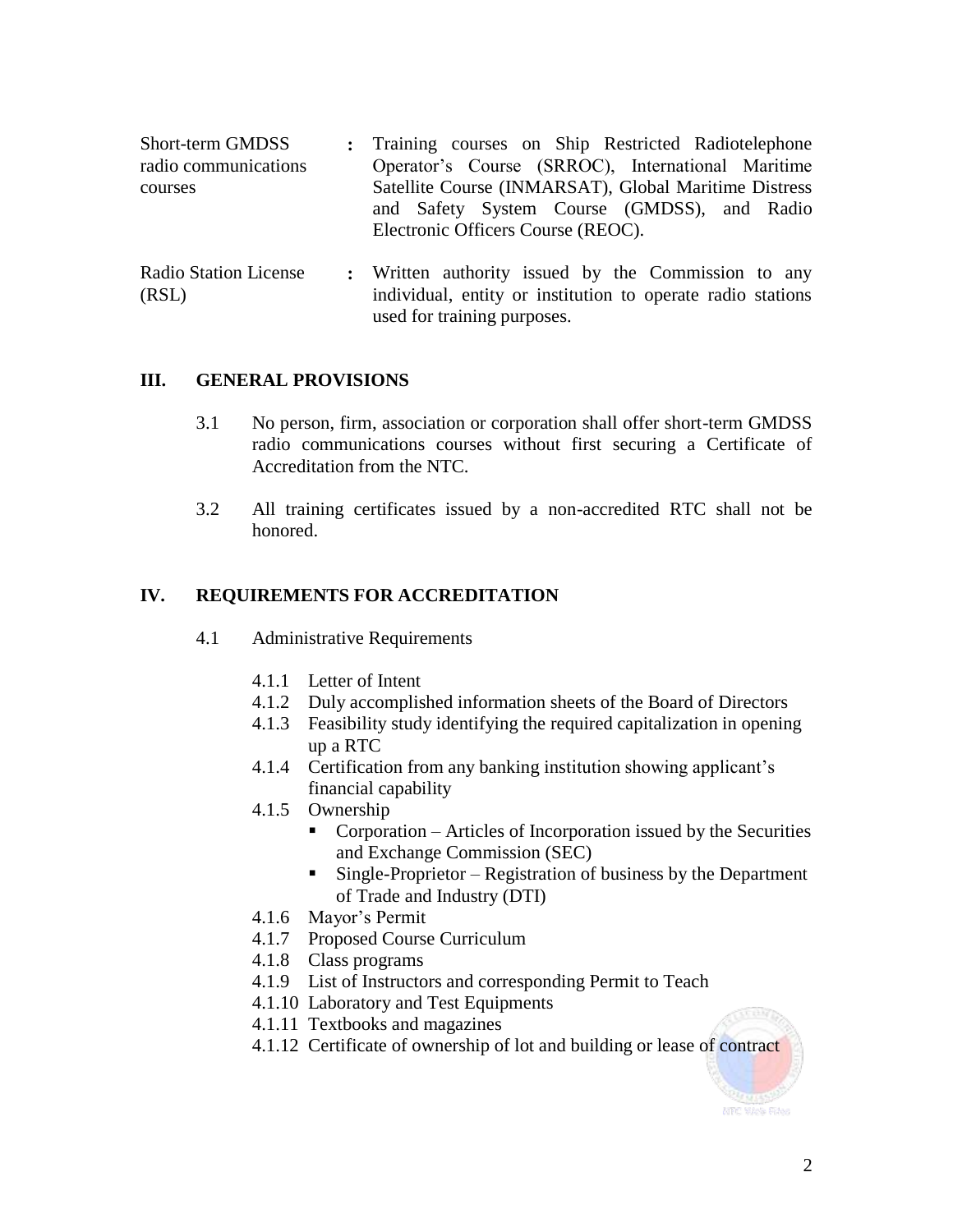- 4.2 Technical Requirements
	- 4.2.1 Permit to Purchase
	- 4.2.2 Permit to Possess
	- 4.2.3 Construction Permit
	- 4.2.4 Radio Station License

# **V. COURSES**

The following short-term GMDSS radio communications courses may be offered by duly accredited RTC:

- 5.1 General Operator Certificate (GOC)
	- a. Ship Restricted Radiotelephone Operator's Course (SRROC)
	- b. International Maritime Satellite Course (INMARSAT)
	- c. Global Maritime Distress and Safety System (GMDSS)
- 5.2 Radio Electronic Certificate (REC)
	- a. Radio Electronic Officers Course (REOC)
- 5.3 Restricted Operator Certificate (ROC)
	- a. Ship Restricted Radiotelephone Operator's Course (SRROC)

# **VI. ENTRY STANDARDS**

6.1 GOC or ROC

The courses are open to all experienced deck and radio officers who possess the following qualifications:

- a. At least 21 years of age.
- b. Licensed deck/radio officer.
- c. If graduate of BSECE or licensed ECE, must have one (1) year of shipboard experience on board ocean-going vessels as electrician or radio electronic trainee.
- 6.2 REC

The course is open to all qualified and experienced radio officers who are holders of valid General Operator Certificate and First Class Radiotelegraph License under SOLAS 1974 Convention and ITU Radio Regulations. Other certificates required include:

- a. Basic Marine Computer (MS Office)
- b. Maritime English for Officer

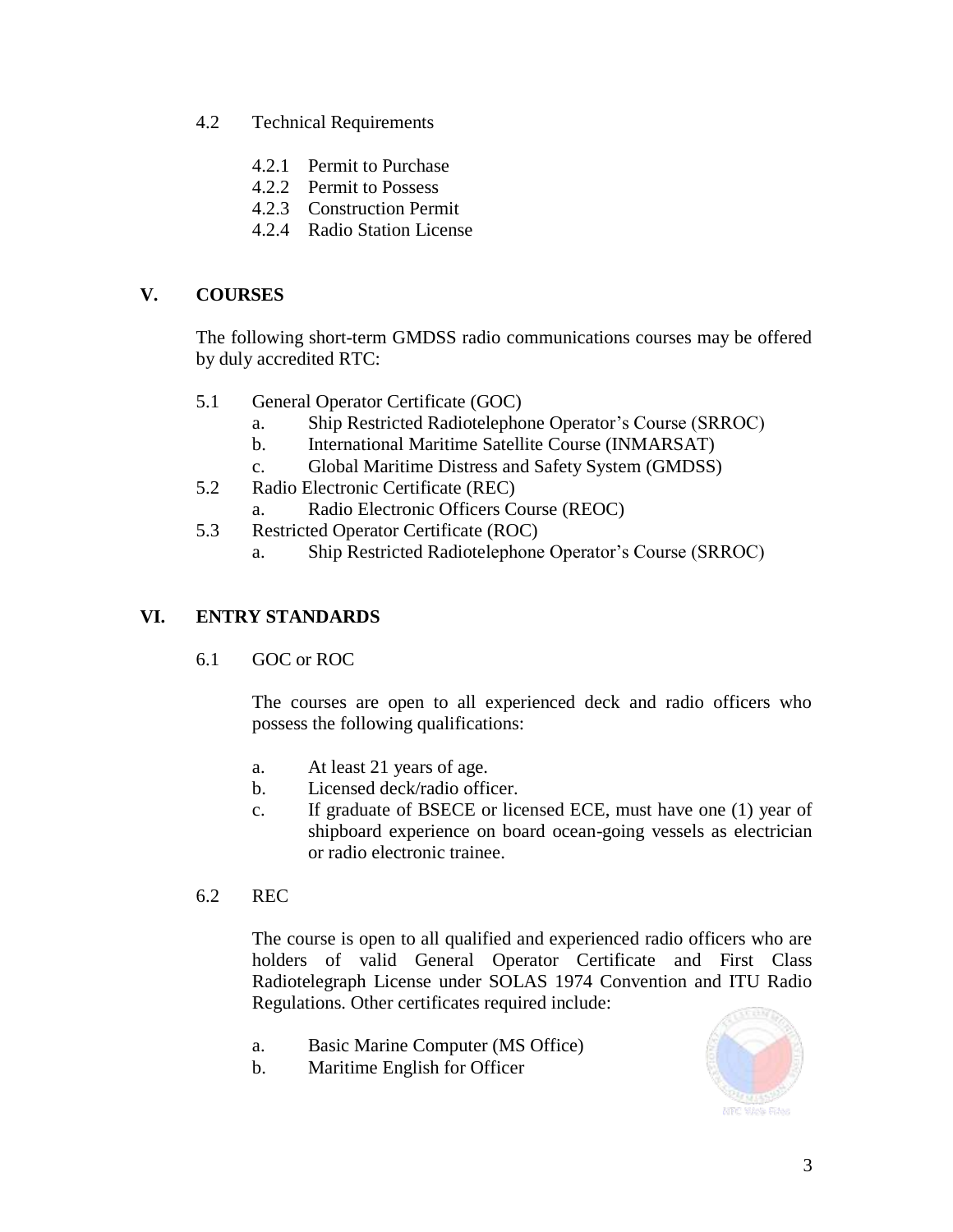# **VII. SUBJECTS AND TIME REQUIREMENT FOR COMPLETION OF EACH COURSE**

The following are the subject matters to be taken up under the short-term GMDSS radio communications courses with its corresponding time allocation:

7.1 GOC

| Subject/Title                                          | <b>Time Allocation (Hrs)</b> |          |
|--------------------------------------------------------|------------------------------|----------|
|                                                        | Lecture                      | Hands-on |
| Ship Restricted Radiotelephone Operator's Course<br>a. |                              |          |
| Introduction to the Course: ROC for GMDSS              |                              |          |
| 2. Principles of maritime radio communications         |                              |          |
| 3. GMDSS communication systems                         |                              |          |
| 4. Other GMDSS equipment                               |                              |          |
| 5. Distress alerting                                   | 5                            |          |
| 6. Miscellaneous<br>skills<br>operational<br>and       |                              |          |
| procedures for general communications                  |                              |          |
| Quiz                                                   |                              |          |
| Assessment and discussion                              |                              |          |
|                                                        |                              |          |
| <b>TOTAL HOURS</b>                                     | 26                           |          |

| Subject/Title                                                                                                     | <b>Time Allocation (Hrs)</b> |                |  |  |  |
|-------------------------------------------------------------------------------------------------------------------|------------------------------|----------------|--|--|--|
|                                                                                                                   | Lecture                      | Hands-on       |  |  |  |
| b. INMARSAT                                                                                                       |                              |                |  |  |  |
| 1. Introduction to the Course: GOC for GMDSS                                                                      | $\overline{2}$               |                |  |  |  |
| 2. Principles and basic features of the maritime<br>mobile service                                                | 8                            |                |  |  |  |
| 3. Principles and basic features of the maritime<br>mobile-satellite service                                      | 4                            |                |  |  |  |
| 4. GMDSS (only topics not covered in SRROC)                                                                       | 4                            |                |  |  |  |
| Knowledge and use of INMARSAT systems<br>5.                                                                       | 4                            | 4              |  |  |  |
| 6. GMDSS satellite distress, urgency and safety<br>communication procedures (only topics not<br>covered in SRROC) |                              |                |  |  |  |
| 7. General principles of narrow-band<br>direct<br>printing (NBDP)                                                 | $\mathfrak{D}$               | $\overline{2}$ |  |  |  |
| Quiz                                                                                                              | 1                            |                |  |  |  |
| Trial/Actual Examination                                                                                          | $\overline{c}$               | $\mathfrak{D}$ |  |  |  |
| <b>TOTAL HOURS</b>                                                                                                | 28                           | 12             |  |  |  |
|                                                                                                                   |                              |                |  |  |  |
| <b>GMDSS</b><br>$\mathbf{c}$ .<br>1. Purpose and use of digital selective calling<br>(DSC) facilities             | 4                            | 12             |  |  |  |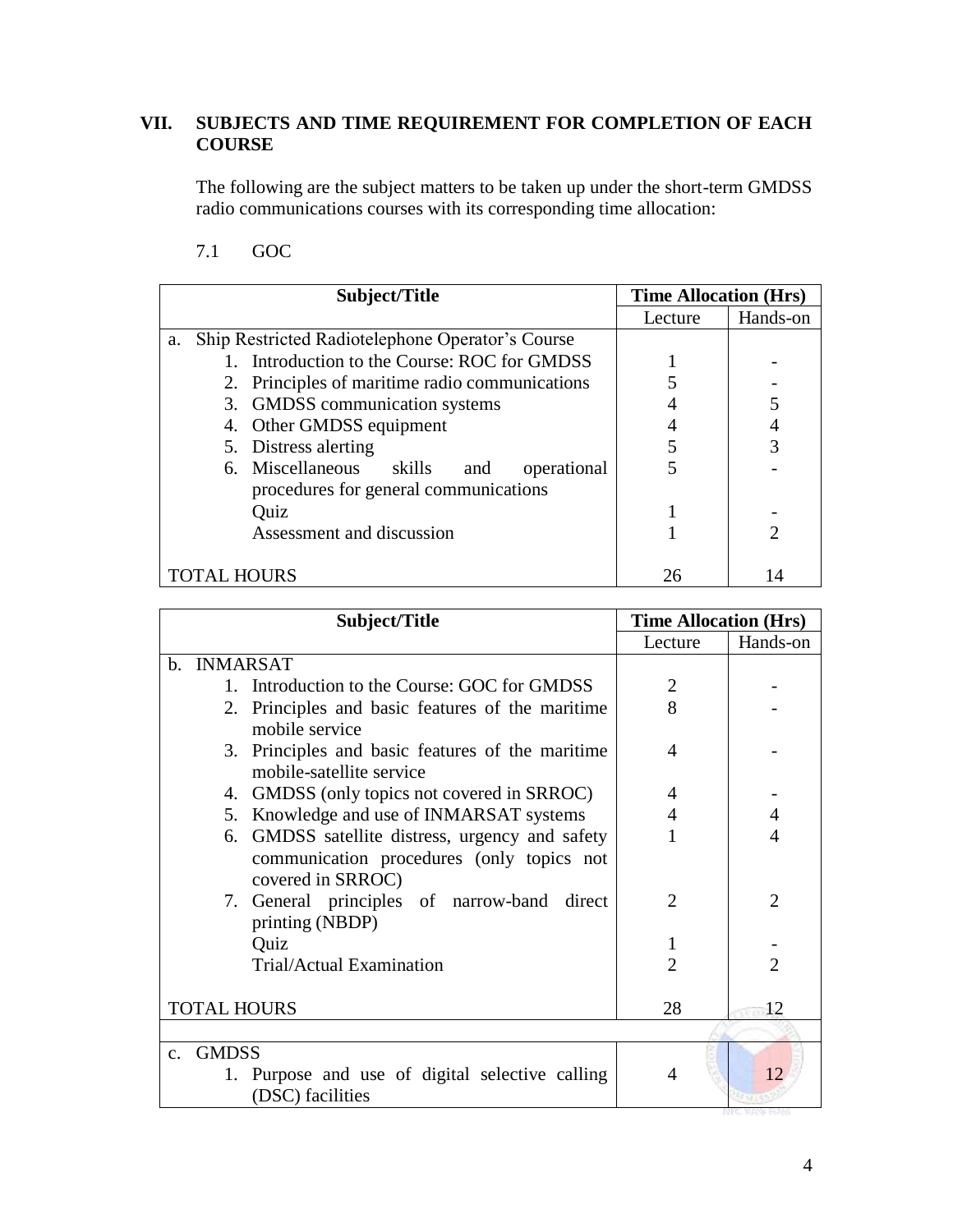|                    | 2. Knowledge and practical use of terrestrial ship | 4             | 10             |
|--------------------|----------------------------------------------------|---------------|----------------|
|                    | station equipment applicable to sea areas A2,      |               |                |
|                    | A3 and A4                                          |               |                |
|                    | 3. Fault location and rectification on marine      |               | 3              |
|                    | electronic equipment                               |               |                |
|                    | 4. Search and rescue operation (SAR) i.e., SAR,    | 1             | $\mathfrak{D}$ |
|                    | EPIRB operational procedures applicable to         |               |                |
|                    | ocean distress incident                            |               |                |
|                    | 5. GMDSS terrestrial distress, urgency and safety  | $\mathcal{D}$ | 3              |
|                    | communication procedures                           |               |                |
|                    | 6. Protection of distress frequencies<br>and       |               |                |
|                    | avoidance of false distress alert                  |               |                |
|                    | 7. Miscellaneous skills<br>operational<br>and      | 6             |                |
|                    | procedures for general communications              |               |                |
|                    | Quiz                                               |               | 3              |
|                    | Assessment and discussions                         | 3             |                |
|                    |                                                    |               |                |
| <b>TOTAL HOURS</b> |                                                    | 21            | 35             |
|                    |                                                    |               |                |
|                    | <b>OVERALL TOTAL</b>                               | 136 hours     |                |
|                    |                                                    |               |                |

# 7.2 REC

| Subject/Title                                                              | <b>Time Allocation (Hrs)</b> |          |  |
|----------------------------------------------------------------------------|------------------------------|----------|--|
|                                                                            | Lecture                      | Hands-on |  |
| 1. Introduction                                                            |                              |          |  |
| 2. Basic Electronics Theory                                                | 17                           | 10       |  |
| 3. Electronics Devices                                                     | 6                            | 6        |  |
| 4. Amplifiers                                                              | 4                            | 3        |  |
| 5. Electronic Communication                                                | 8                            |          |  |
| 6. GMDSS Equipments and Sub-systems                                        | 18                           | 3        |  |
| 7. Digital Electronics and Computers                                       | 15                           | 6        |  |
| 8. Maintenance of GMDSS and Electronics Navigational<br>Aids               | 9                            | 18       |  |
| Administrative<br>Functions and<br>9.<br>Miscellaneous<br>Responsibilities | 6                            | ne war   |  |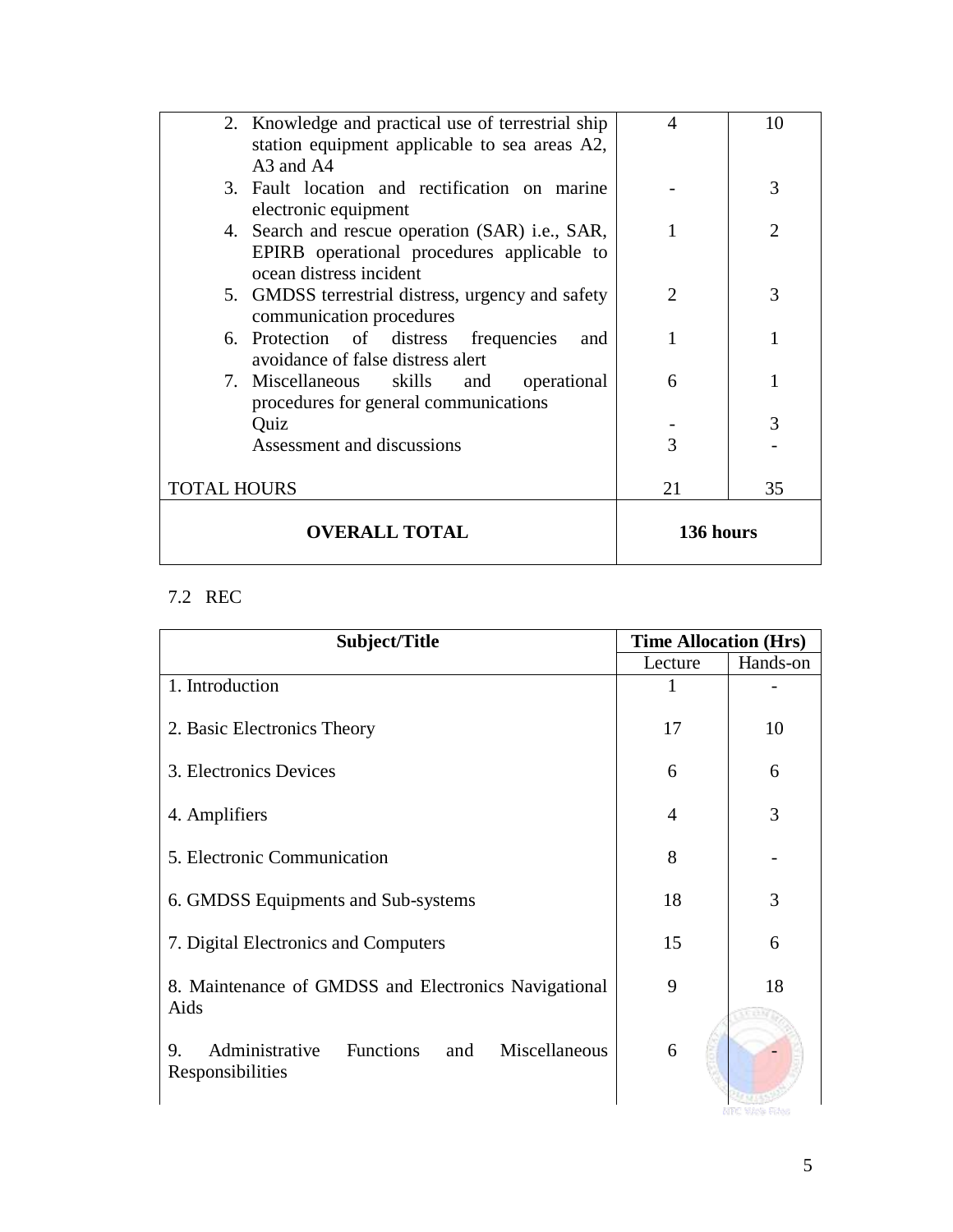| <b>OVERALL TOTAL</b>          | 144 Hours |  |
|-------------------------------|-----------|--|
| <b>TOTAL HOURS</b>            | QΩ        |  |
| 10. Assessment and Evaluation |           |  |

# **VIII. COURSE INTAKE LIMITATIONS**

- 8.1 The class must not exceed 24 students for lecture.
- 8.2 There shall be 5-6 students in a group for practical training or laboratory work.

## **IX. TEACHING FACILITIES AND EQUIPMENT**

- 9.1 Classrooms shall be 42 square meters for 24 trainees and equipped with necessary and required facilities.
- 9.2 Classroom facilities shall include a whiteboard or flipchart and an overhead projector. When audiovisual material such as videos, slides, tape recordings, etc. are used, these equipments must be available.
- 9.3 For the practical training, adequate working space is required. The space must accommodate the following equipment:
	- a. One operational MF/HF transmitter/receiver for radiotelephony, NBDP with DSC (using dummy load); or at least one simulator or simulated equipment for MF/HF DSC;
	- b. One operational VHF transmitter/receiver for radiotelephony with DSC, incorporating a DSC watch receiver for Channel 70;
	- c. 2 Two-way portable VHF radiotelephone radio with charger;
	- d. At least one operational COSPAS/SARSAT (406 MHz) or INMARSAT-E (1.6 GHz) EPIRB with hydrostatic release mechanism;
	- e. One operational SART with dummy load;
	- f. One operational NAVTEX Receiver;
	- g. One working INMARSAT C SES terminal;
	- h. One stand alone EGC receiver (if not included in INMARSAT-C terminal);
	- i. One personal computer or realistic simulation equipment for every two students capable of running relevant programs for simulating the operation of INMARSAT A/B, DSC and NBDP, as appropriate;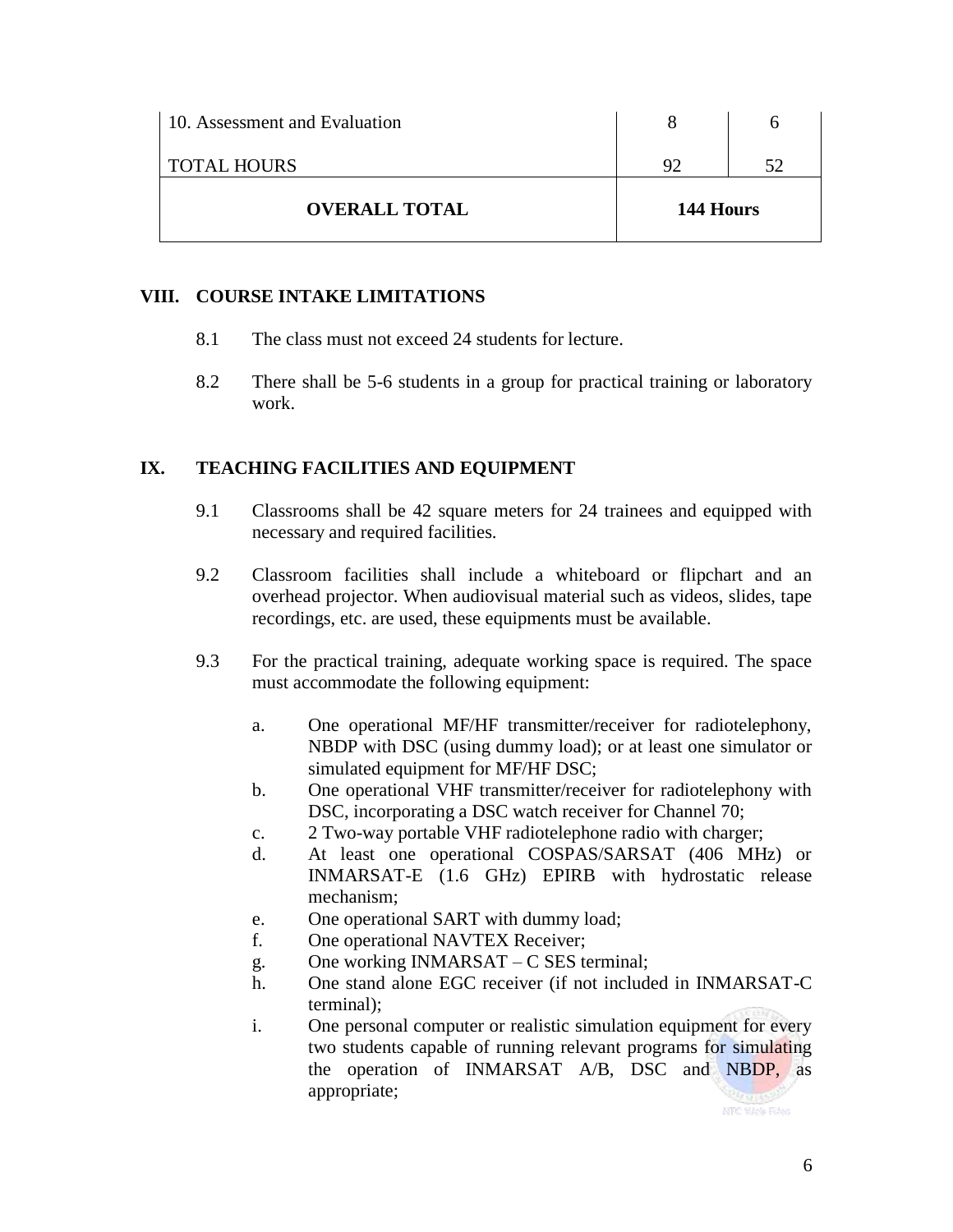- j. One battery inverter power supply connected as the reserve source of energy (not necessarily located in the working area);
- k. Signs and marking in accordance with the requirements for GMDSS ship stations.

Additional equipment required for REOC:

- a. One working ARPA radar;
- b. One working gyrocompass;
- c. One working GPS (if not built-in with INMARSAT-C terminal);
- d. One working echo sounder and log;
- e. Four sets of 20 MHz dual-trace oscilloscope;
- f. Four sets frequency counter;
- g. One set SWR meter;
- h. Four Dip meter;
- i. Four units auto ranging DMM;
- j. Four analog VOM with capacitance tester;
- k. Four sets electronic technician tool;
- l. Four sets of experiment board;
- m. Four watt meters;
- n. Four regulated power supplies;
- o. Four pieces bar magnet;
- p. Four units magnetic compass;
- q. Four units audio frequency generator;
- r. Four units RF generator;
- s. Four units function signal generator;
- t. Four units frequency counter;
- u. Four units Megger;
- v. Four units logic probe; and
- w. Four units personal computer and accessories.

# **X. TEACHING AIDS AND TEXTBOOKS**

The required teaching aids, textbooks and IMO references prescribed in the course program shall be available; the teaching aids shall include the necessary competency tables of syllabi in the STCW code. Substitution of textbooks may be allowed provided they serve the same purpose.

# XI. **COURSE CERTIFICATE**

A certificate or diploma attesting to the fact that a trainee has successfully completed the prescribed course shall be issued by the RTC after the trainee has completed the required course program.

NTC Wah Files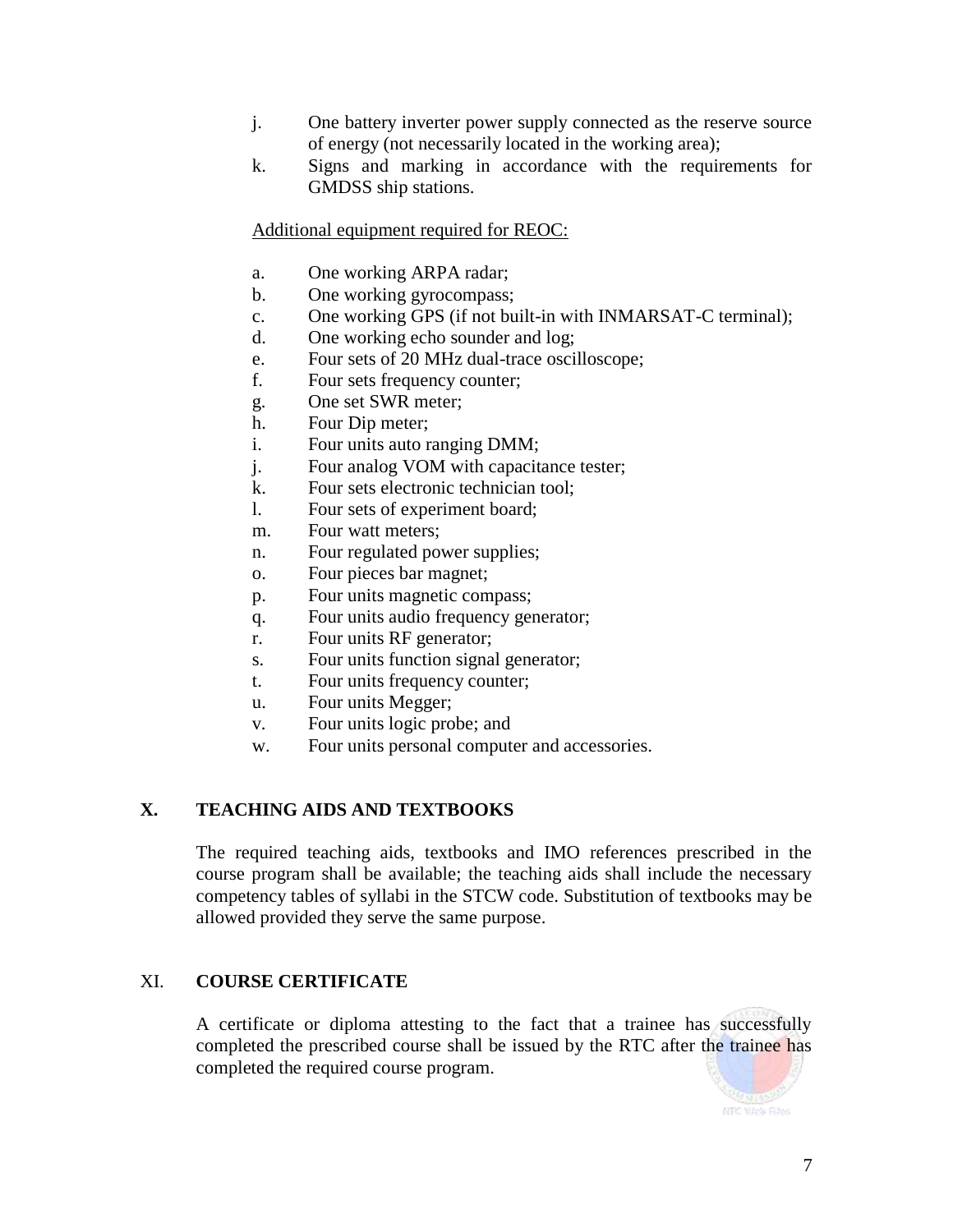# **XII. FACULTY REQUIREMENTS**

All training and instructions must be given by qualified instructors who have undergone training on Instructor Training Course (IMO Model Course 6.09). Other mandatory qualifications include:

- a. Permit to Teach.
- b. At least three (3) years of relevant experience on board a GMDSS equipped vessel plying international voyage.
- c. For Holders of valid First Class Radiotelegraph Operator's Certificate: General Operator Certificate.
- d. For deck officers who are holders of valid Professional Regulation Commission (PRC) license: General Operator Certificate.
- e. For Graduates of BSECE or licensed ECE: 2 years teaching experience.
- f. For Graduates of BS Computer Science: 2 years teaching experience.

## **XIII. DELIVERY OF INSTRUCTIONS**

Instructors shall follow the prescribed course timetable, detailed teaching syllabus and lesson plan/instructors guide for each program, and take into account the Instructors Manual and guidance in the implementation of the IMO Model Courses.

#### **XIV. SUBMISSION OF REPORT**

All duly accredited RTC shall, on a weekly basis, furnish the Commission with report on the list of graduates which shall include among others the names of trainees and the corresponding courses completed.

#### **XV. ISSUANCE OF CERTIFICATE OF ACCREDITATION**

- 15.1 RTC shall be granted a Certificate of Accreditation after complying the necessary requirements provided in this Circular.
- 15.2 Certificate of Accreditation may be issued for a maximum period of three (3) years.

# **XVI. RADIO STATION LICENSE NECESSARY FOR THE OPERATION OF RADIO STATIONS USED FOR TRAINING PURPOSES**

16.1 All radio stations used for training purposes must be covered with Radio Station License.

NTC Wah Files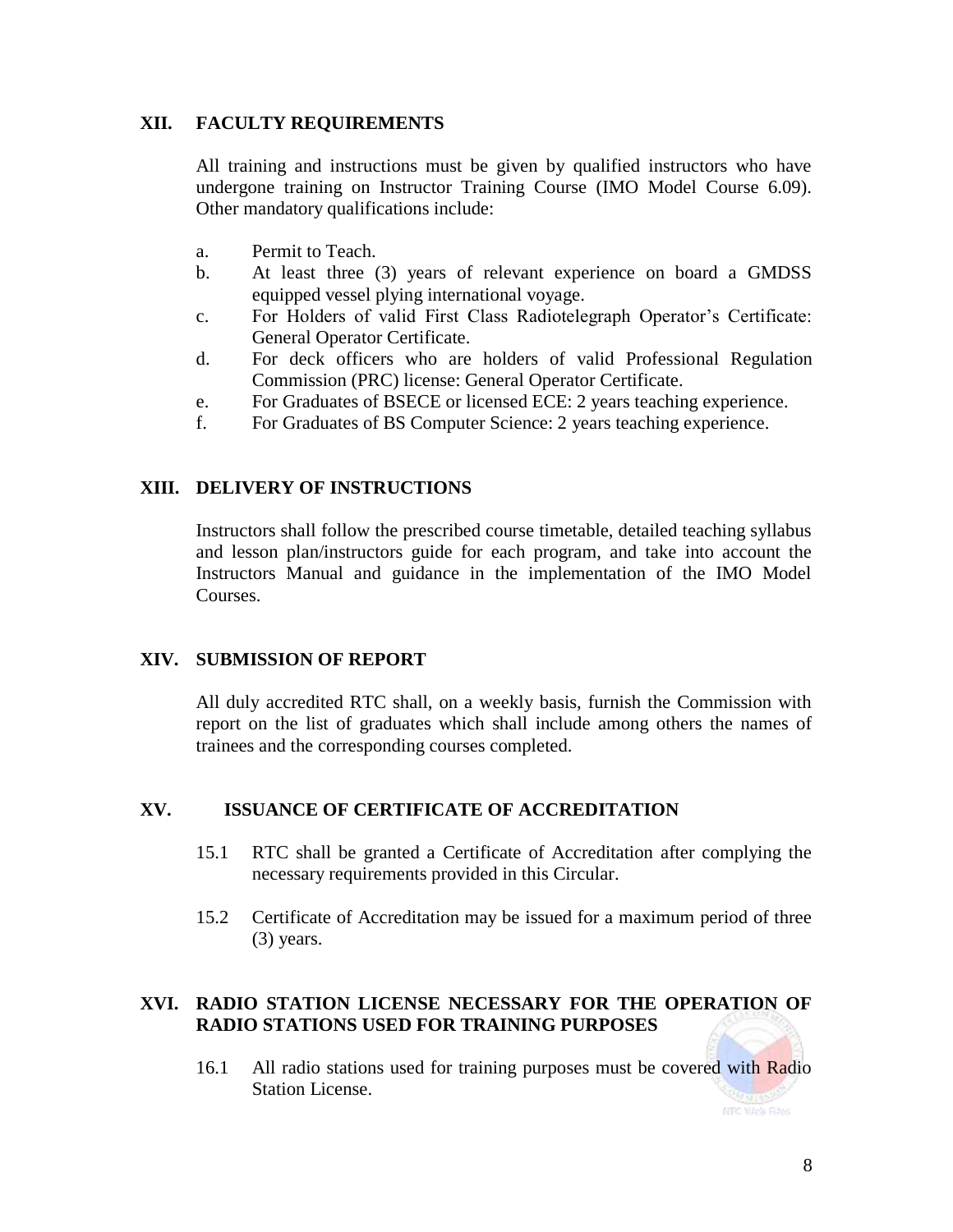- 16.2 All radio stations must be supervised by licensed instructors.
- 16.3 A Radio Station License may be issued for a maximum period of three (3) years but not to exceed the validity of the Certificate of Accreditation.

#### **XVII. CONDUCT OF INSPECTION**

- 17.1 The NTC technical staff shall conduct inspection to verify RTC conformance with the standards specified under this Circular prior to approval of Certificate of Accreditation and issuance of RSL.
- 17.2 Any non-conformance found shall be noted and made known to the authorized officials of concerned RTC.
- 17.3 Any RTC with noted deficiencies shall be given a grace period of thirty (30) days to correct the deficiency, and shall thereafter, notify the Commission for re-inspection on compliance.

#### **XVIII. FREQUENCIES FOR THE USE OF RADIO TRAINING STATION**

The following frequencies are assigned for the use of radio training centers, unless otherwise reallocated by the Commission in accordance with national and international laws:

| 18.1 Digital Selective Calling<br>(DSC) | 2187.5 KHz              | 4207.5 KHz                                                     | 8414.5 KHz                                        |
|-----------------------------------------|-------------------------|----------------------------------------------------------------|---------------------------------------------------|
|                                         | 12577.0 KHz             | 16804.5 KHZ                                                    |                                                   |
| 18.2 Radiotelephony                     | 2182.0 KHz              | 4125.0 KHz                                                     | 6215.0 KHz                                        |
|                                         | 8291.0 KHz              | 12290.0 KHz                                                    | 16420.0 KHz                                       |
| 18.3 Radiotelex                         | 2174.5 KHz              | 4177.5 KHz                                                     | 6268.0 KHz                                        |
|                                         | 8376.5 KHz              | 12520.0 KHz                                                    | 16695.0 KHz                                       |
| 18.4 Channel 70                         | 156.525 MHz             | <b>Calling Frequency</b>                                       | VHF DSC Distress and Safety                       |
| 18.5 Channel 16                         | 156.800 MHz             | Traffic<br>radiotelephony                                      | VHF DSC Distress and Safety<br>Frequency<br>using |
| 18.6 NAVTEX Frequencies                 | 518.0 KHz<br>4209.5 KHz | <b>International Navtex System</b><br>Navtex-Type Transmission |                                                   |
|                                         |                         |                                                                | NTC Web Files                                     |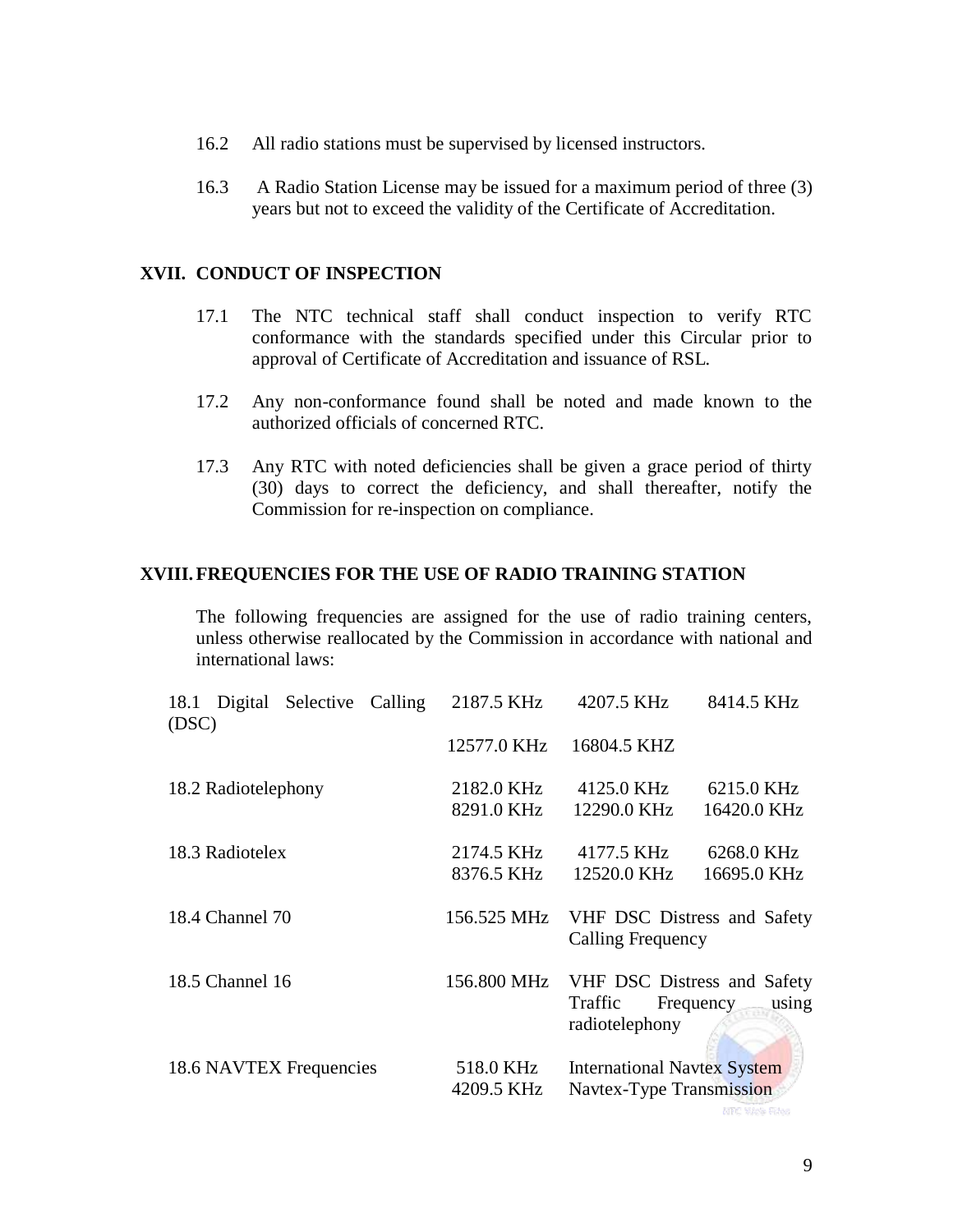# **XIX. RENEWAL OF CERTIFICATE OF ACCREDITATION AND RADIO STATION LICENSE**

- 19.1 Renewal of Certificate of Accreditation and Radio Station License must be filed three (3) months before its expiration date.
- 19.2 Inspection shall be conducted prior to approval of renewal to ensure RTC compliance with the standards specified in this Circular.
- 19.3 Late filing of application not beyond six (6) months from date of expiration shall be imposed a 50% surcharge of the certificate fee; if beyond six (6) months but not more than one (1) year, a 100% surcharge of certificate fee shall be imposed. After said period, the existing rules on surcharges shall apply.
- 19.4 In case of non-filing of application for renewal, the training conducted after the validity of accreditation and/or the certificates issued shall not be recognized by the Commission.

## **XX. GROUNDS FOR DENIAL, DISAPPROVAL OR REVOCATION OF A CERTIFICATE OF ACCREDITATION**

- 20.1 Failure to comply with any of the requirements mentioned in Section IV of this Circular.
- 20.2 Failure to comply with the provisions of radio laws and regulations.
- 20.3 Non-compliance with the standards mentioned in this Circular.
- 20.4 Non-payment of required fees.

#### **XXI. FEES**

Unless otherwise revised, the following are the schedule of fees for the radio training center:

| Filing Fee (Upon filing of application) | $\ddot{\cdot}$            | P <sub>200.00</sub> |
|-----------------------------------------|---------------------------|---------------------|
| Permit to Purchase (per unit)           |                           |                     |
| <b>VHF/UHF</b>                          |                           | P <sub>96.00</sub>  |
| <b>HF/SSB</b>                           | $\mathbb{R}^{\mathbb{Z}}$ | P <sub>120.00</sub> |
| Permit to Possess (per unit)            |                           |                     |
| VHF/UHF                                 |                           | P <sub>60.00</sub>  |